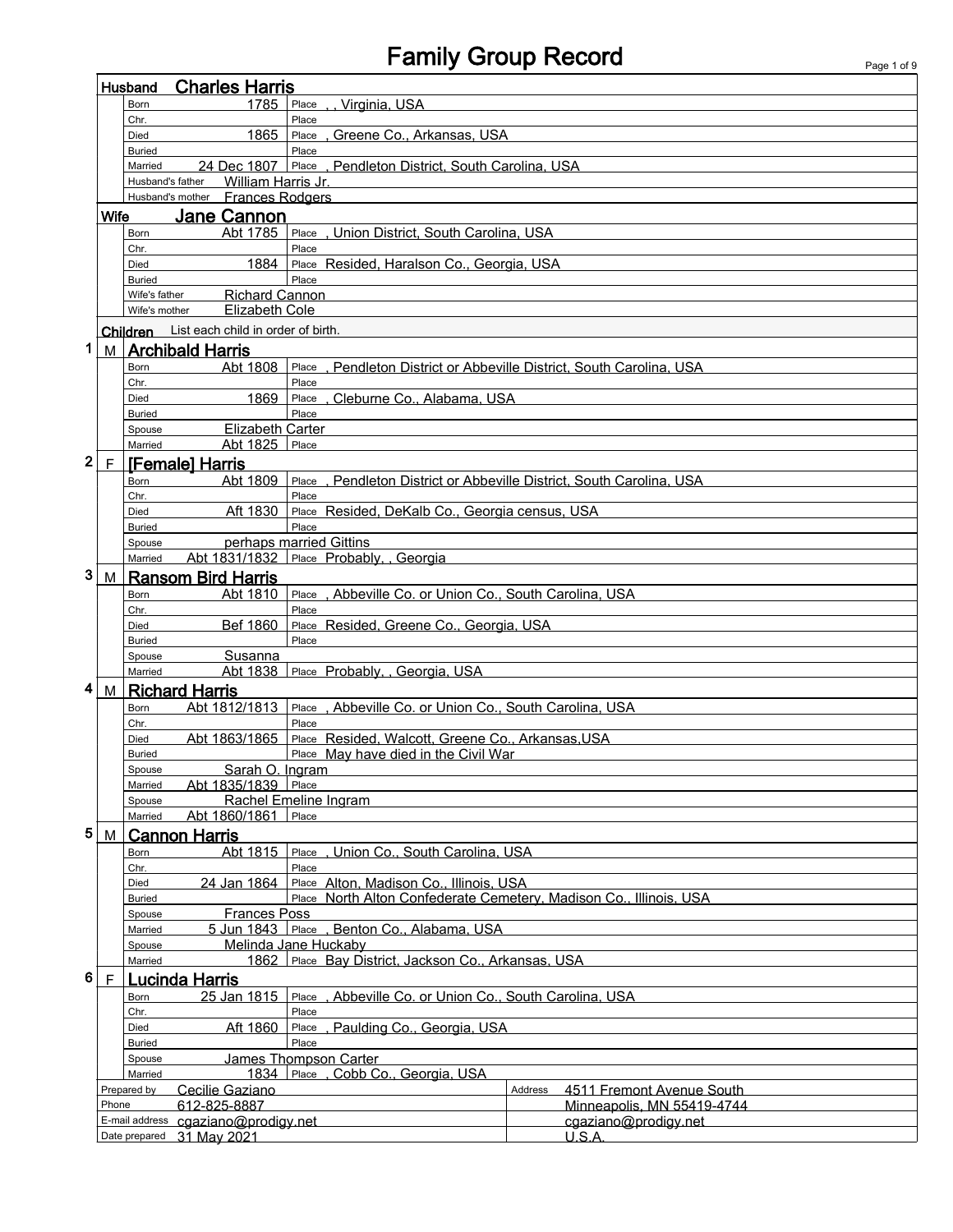|   |              | <b>Charles Harris</b><br>Husband                                                                                   |
|---|--------------|--------------------------------------------------------------------------------------------------------------------|
|   | <b>Wife</b>  | <b>Jane Cannon</b>                                                                                                 |
|   |              | List each child in order of birth.<br>Children                                                                     |
| 7 | F.           | <b>Elizabeth Harris</b>                                                                                            |
|   |              | 21 Oct 1819<br>Place Probably, Union Co., South Carolina, USA<br>Born                                              |
|   |              | Place<br>Chr.                                                                                                      |
|   |              | 14 Feb 1915<br>Place, Haralson Co., Georgia, USA<br>Died<br>Place<br>Buried                                        |
|   |              | Seaborn Gann<br>Spouse                                                                                             |
|   |              | Abt 1839 Place Probably, Cobb Co. or Paulding Co., Georgia, USA<br>Married                                         |
| 8 |              | M Green Berry Harris                                                                                               |
|   |              | Abt 1828<br>Place Probably, DeKalb Co., Georgia, USA<br>Born                                                       |
|   |              | Place<br>Chr.<br>Place Resided, Paulding Co., Georgia, USA<br>Abt 1894<br>Died                                     |
|   |              | Place<br><b>Buried</b>                                                                                             |
|   |              | Pamela Ann Elizabeth Adair<br>Spouse                                                                               |
|   |              | 2 Mar 1848 Place, Paulding Co., Georgia, USA<br>Married                                                            |
|   | <b>Notes</b> |                                                                                                                    |
|   |              | HUSBAND - Charles Harris                                                                                           |
|   |              | Ancestor of Belva Harris Cauthen (Mrs. Nelson R. Cauthen, Jr.), Canton, Mississippi.                               |
|   |              |                                                                                                                    |
|   |              | Charles HARRIS was a veteran of the War of 1812.                                                                   |
|   |              | Information from webpage at WorldConnect, www.rootsweb.com, of K. M. Duff, allyall@yahoo.com; last updated 4 Apr   |
|   |              | 2007; accessed 30 May 2007.                                                                                        |
|   |              |                                                                                                                    |
|   |              | 1850 Census of District 6, Itawamba Co., Mississippi, enumerated Sept. 18, p. 327, 338/364, next door to sons      |
|   |              | Ransom B, and Cannon on either side of him:                                                                        |
|   |              | Va born about 1785<br><b>Charles Harris</b><br>65 M<br>White<br>Farmer                                             |
|   |              | Amanda Dozier<br>20 F<br>Mulatto<br>Ga                                                                             |
|   |              |                                                                                                                    |
|   | <b>WIFE</b>  | - Jane Cannon                                                                                                      |
|   |              | Ancestor of Belva Harris Cauthen, Canton, MS; belvacauthen@yahoo.com.                                              |
|   |              |                                                                                                                    |
|   |              | According to Mrs. Cauthen, in 1872 Jane (CANNON) HARRIS obtained a War of 1812 Widow's Pension because of          |
|   |              | her husband's service. She was aged 84 then.                                                                       |
|   |              |                                                                                                                    |
|   |              | She did not have a record of their marriage, so she obtained affidavits from Nancy PRICE, age 84, and John C.      |
|   |              | PRICE, age 73, who lived in Haralson Co., GA, in 1872. Nancy Price attested that she had attended the actual       |
|   |              | ceremony about 1807, and John C. Price said he had lived in the same [Pendleton District, SC] neighborhood and     |
|   |              | knew they were married.                                                                                            |
|   |              |                                                                                                                    |
|   |              | Mrs. Cauthen's research leads her to believe that Jane Cannon Harris was a daughter of Richard Cannon, who died in |
|   |              | Habersham, GA.                                                                                                     |
|   |              |                                                                                                                    |
|   |              | Also information of Andrea ----, momfichte@myexcel.com, on 6 Nov 2001 at genforum.com.genealogy.com/cannon/        |
|   |              | messages/2810.html.                                                                                                |
|   |              |                                                                                                                    |
|   |              | 1790 Census, Union County, Ninety-Six District, SC: Richard CANNON household (female born any date; if a dau.,     |
|   |              | probably born 1775-1790).                                                                                          |
|   |              |                                                                                                                    |
|   |              | 1800 Census, Greenville District, SC: Richard CANNON household, p. 250/275 (female born 1784-1790).                |
|   |              |                                                                                                                    |
|   |              | 1810 Federal Census of Abbeville, Abbeville Co., South Carolina; Roll: 60; Page: 120; Image: 00067                 |
|   |              | Name: Chas Harras                                                                                                  |
|   |              | Free White Persons - Males - Under 10:<br>1801/1810 Archibald 1808<br>1                                            |
|   |              | Free White Persons - Males - 26 thru 44 :<br>1766/1784 Charles 1784<br>1                                           |
|   |              | Free White Persons - Females - Under 10: 1 1801/1810 ?                                                             |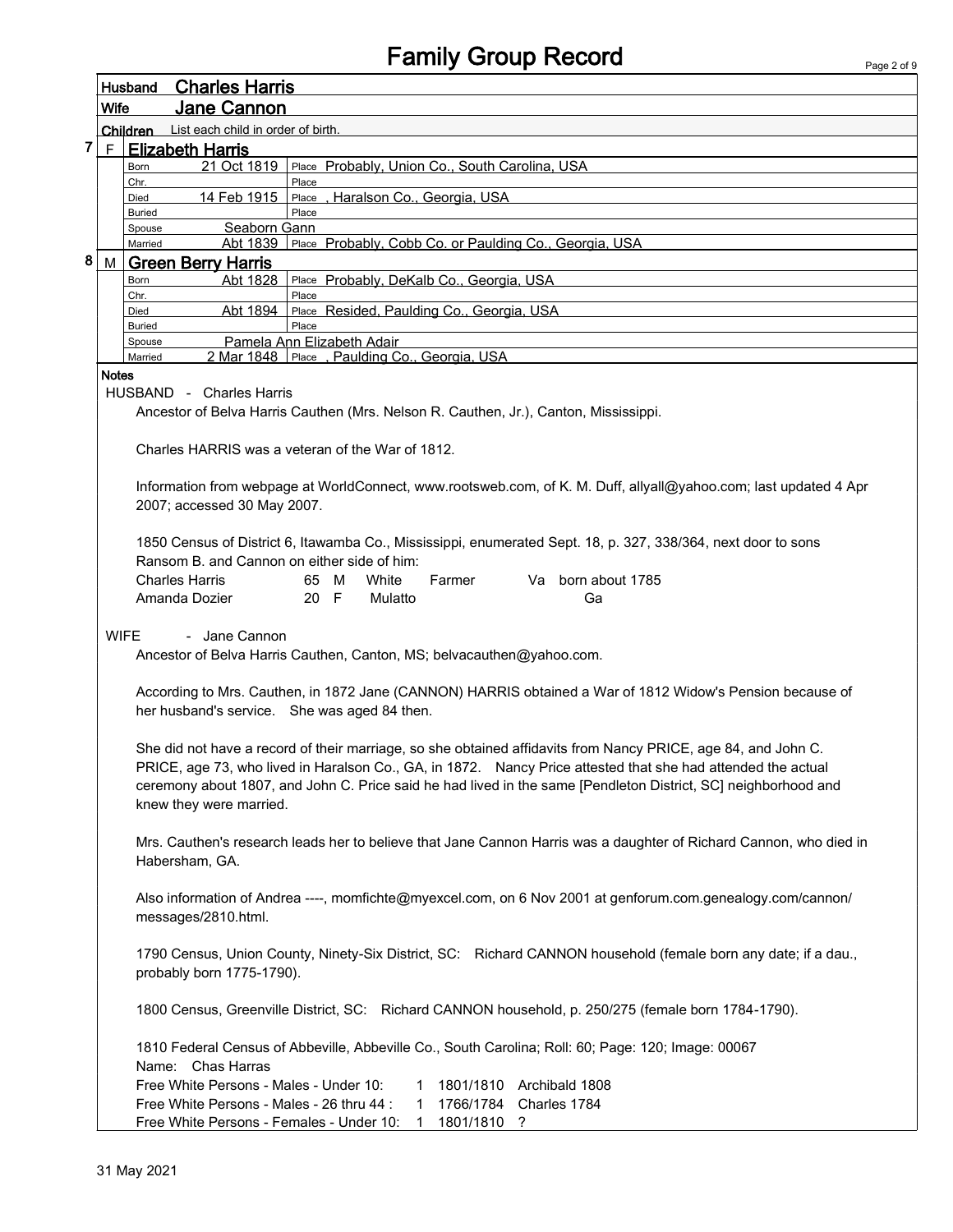| <b>Charles Harris</b><br><b>Husband</b>                                                                                 |
|-------------------------------------------------------------------------------------------------------------------------|
| <b>Jane Cannon</b><br>Wife                                                                                              |
| <b>Notes</b>                                                                                                            |
| (Continued)<br><b>WIFE</b><br>- Jane Cannon                                                                             |
| Free White Persons - Females - 16 thru 25: 1 1785/1794 Jane 1785                                                        |
| Numbers of Slaves:                                                                                                      |
| Ancestry.com. 1810 United States Federal Census [database on-line]; Family History Library Film: 0181419. Provo,        |
| UT, USA: Ancestry.com Operations, Inc., 2010.                                                                           |
|                                                                                                                         |
| 1820 U S Census; Census Place: Union, Union, South Carolina; Page: 136; NARA Roll: M33_121; Image: 249                  |
| Name: Charles Harris                                                                                                    |
| <b>Enumeration Date:</b><br>Archibald 1808 is where?<br>August 7, 1820                                                  |
| Free White Persons - Males - Under 10:<br>3 1811/1820 Ransom 1810, Richard Bird 1813, William Cannon 1815               |
| Free White Persons - Males - 26 thru 44: 1 1776/1794 Charles 1784                                                       |
| Free White Persons - Females - Under 10: 2 1811/1820 Lucinda 1815, Elizabeth 1819 [where is Dau. 1809?]                 |
| Free White Persons - Females - 26 thru 44: 1 1776/1794 Jane 1785                                                        |
| Ancestry.com. 1820 United States Federal Census [database on-line]. Provo, UT, USA: Ancestry.com Operations, Inc.,      |
| 2010.                                                                                                                   |
|                                                                                                                         |
| 1830 Federal Census of DekalbCo., Georgia; Series: M19; Roll: 17; Page: 44; Family History Library Film: 0007037        |
| Name: Charles Harris<br>[Archibald 1808, married c.1825]                                                                |
| Free White Persons - Males - Under 5:<br>1 1826/1830 Green Berry 1828                                                   |
| 1 1821/1825 Son?<br>Free White Persons - Males - 5 thru 9:                                                              |
| 1 1816/1820 William Cannon 1815<br>Free White Persons - Males - 10 thru 14:                                             |
| 2 1811/1815 Ransom 1810, Richard 1812<br>Free White Persons - Males - 15 thru 19:                                       |
| 1 1781/1790 Charles 1784<br>Free White Persons - Males - 40 thru 49:                                                    |
| Free White Persons - Females - 10 thru 14: 1 1816/1820 Elizabeth 1819                                                   |
| Free White Persons - Females - 15 thru 19: 1 1811/1815 Lucinda 1815                                                     |
| Free White Persons - Females - 20 thru 29: 1 1801/1810 ? 1809                                                           |
| Free White Persons - Females - 40 thru 49: 1 1781/1790 Jane 1785                                                        |
| Ancestry.com. 1830 United States Federal Census [database on-line]. Provo, UT, USA: Ancestry.com Operations, Inc.,      |
| 2010.                                                                                                                   |
|                                                                                                                         |
| 1840 Federal Census: Not found.                                                                                         |
|                                                                                                                         |
| 1850 Census of Georgia Militia District 951, Paulding Co., GA, enumerated 5 Nov., p. 108, 844/844, next door to         |
| daughter Lucinda and her husband James Carter, 843/843:                                                                 |
| Jane Harris<br>55 F<br>S.C.<br>Can't read or write<br>[birth year approx. 1795]                                         |
| Mary Gillens 16 F<br>[identity unknown]<br>Ga.                                                                          |
|                                                                                                                         |
| 1880 Census of G. M. Town, Haralson Co., Georgia, p. 18, SD 1, enumerated June 10, living in the household of           |
| daughter Elizabeth and her husband Seabron Gann 176/176: Harris, Jane W f 94 Widow Help in H. South Carolina            |
| (parents' birthplaces are blank). [birth year approx. 1786]                                                             |
|                                                                                                                         |
| Mrs. Jane Harris obituary, The Paulding New Era, Dallas, Georgia, March 6, 1884, page 3, column 2; microcopy The        |
| Paulding New Era, Dallas, Georgia, Feb 1883 - Feb 1893 (Athens, Georgia: University of Georgia Library Photo-           |
| duplication Department).                                                                                                |
|                                                                                                                         |
| Mrs. Jane Harris                                                                                                        |
|                                                                                                                         |
| One Hundred and One Years Old.                                                                                          |
|                                                                                                                         |
| Mrs. Jane Harris, (the widow of Charles Harris) formerly of this county, now of Haralson county, residing with her son- |
| in-law, Mr. S. Gann, Sr., is one hundred and one years old [b c1783]. She is the mother, grand mother, great-grand-     |
| mother and great-great grandmother of near four hundred descendents. She never had but one husband. He was a            |
| soldier in the war of 1812, in consequence of which she now obtains a pension of \$96.00 per annum from the national    |
| government. She has been a consistent member of the Primitive Baptist church for eighty years, and says if it was       |

ľ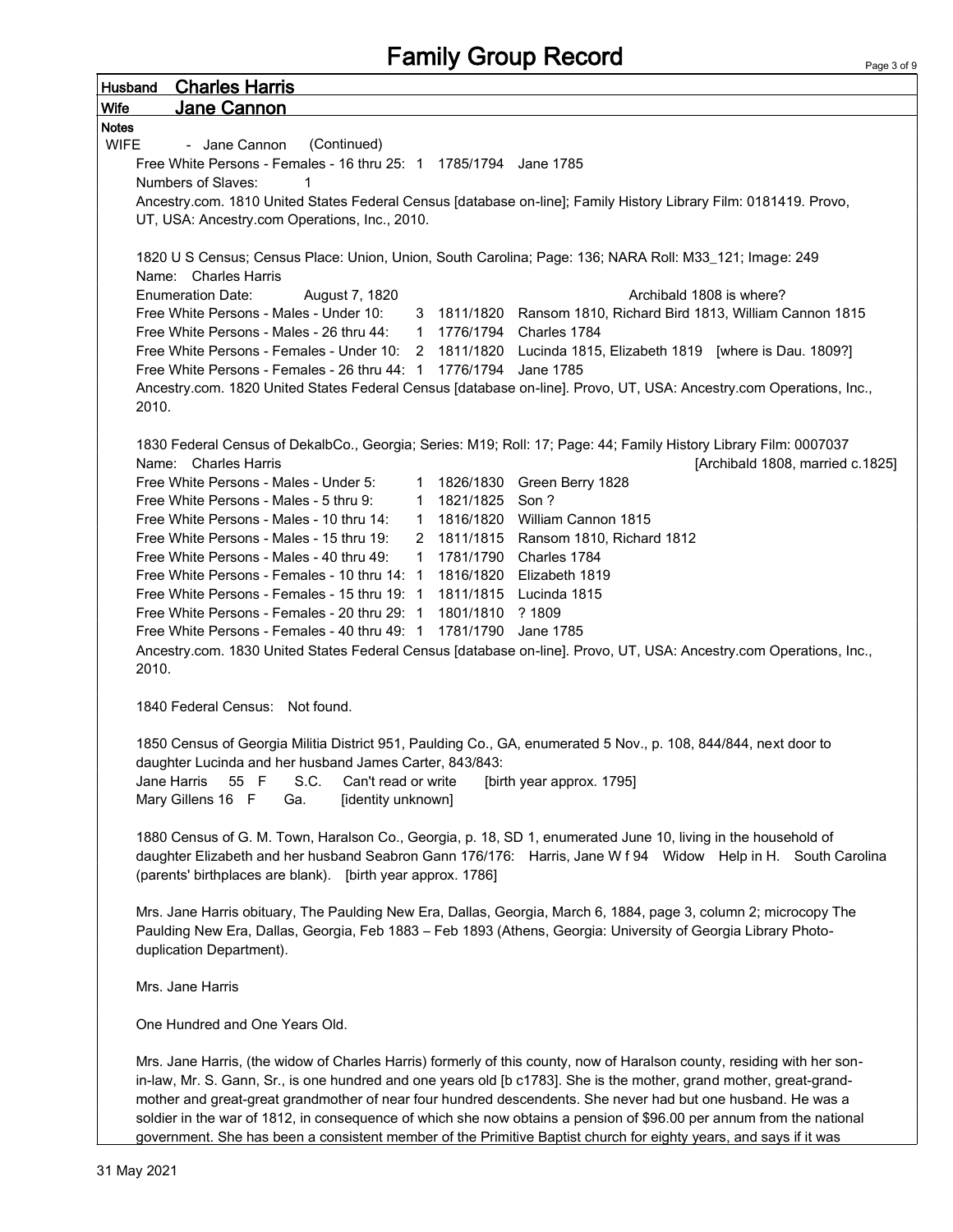| <b>Husband</b> |           | <b>Charles Harris</b>     |                                                                                                                            |
|----------------|-----------|---------------------------|----------------------------------------------------------------------------------------------------------------------------|
| Wife           |           | Jane Cannon               |                                                                                                                            |
| <b>Notes</b>   |           |                           |                                                                                                                            |
| <b>WIFE</b>    |           | - Jane Cannon             | (Continued)                                                                                                                |
|                |           |                           | possible for her to live she will be a member eighty years more. She tells some very interesting and laughable stories     |
|                |           |                           | about her visits among her friendly Indian neighbors, while they were in this country [sic - county is probably meant      |
|                |           |                           | here], one of which is that they would all seat themselves around a pot of soup and a large wooden spoon was               |
|                |           |                           | passed around, each in turn taking and drinking a spoonful of soup from the pot. Occasionally Skee-nah (the dog)           |
|                |           |                           | would intrude and receive a stroke on the head with a spoon. The dexterous use of the spoon caused the soup to             |
|                |           |                           | decrease in quantity very fast, until all appetites were completely satisfied, at which time Shee-nah [Skee-hah?] was      |
|                |           |                           | permitted to come forward and satisfy his taste according to the demands of his stomach. Her (Mrs. Harris)                 |
|                |           |                           | acquaintance among the continental soldiers who had served in the Revolutionary war, was considerable; but they are        |
|                |           |                           | all gone now, no one left to tell the hardships endured in those days which tested the hearts of patriots, whigs, traitors |
|                |           |                           | or tories. She was born in Pendleton District, S.C., from which place her husband went to the war of 1812.                 |
|                |           |                           |                                                                                                                            |
|                |           |                           | Our townsman, Mr. F. M. Gann, is her grand son. He has been a resident of this county for forty years. G.                  |
|                |           |                           |                                                                                                                            |
| CHILD 1        |           | - Archibald Harris        |                                                                                                                            |
|                |           |                           | Information from webpage at WorldConnect, www.rootsweb.com, of K. M. Duff, allyall@yahoo.com; last updated 4 Apr           |
|                |           |                           | 2007; accessed 30 May 2007.                                                                                                |
|                |           |                           | Information from June Rayfield Welch, deceased, who resided at 5535 Willow Lane, Dallas, TX 75230 at the time the          |
|                |           |                           | information was received by Cecilie Gaziano in Minneapolis, MN.                                                            |
|                |           |                           |                                                                                                                            |
|                |           | CHILD 2 - [Female] Harris |                                                                                                                            |
|                |           |                           | A Mary Gittins, age 16, was living with Jane Cannon in the 1850 census of Paulding Co., Georgia. Perhaps she was           |
|                |           |                           | the daughter of a deceased daughter of Jane.  This remains to be proved.                                                   |
|                |           |                           |                                                                                                                            |
|                |           |                           | CHILD 3 - Ransom Bird Harris                                                                                               |
|                |           |                           | Information from webpage at WorldConnect, www.rootsweb.com, of K. M. Duff, allyall@yahoo.com; last updated 4 Apr           |
|                |           |                           | 2007; accessed 30 May 2007.                                                                                                |
|                |           |                           |                                                                                                                            |
|                |           |                           | Also information of Andrea ----, momfichte@myexcel.com, on 6 Nov 2001 at genforum.com.genealogy.com/cannon/                |
|                |           | messages/2810.html.       |                                                                                                                            |
|                |           |                           |                                                                                                                            |
|                |           |                           | 1850 Census of District 6, Itawamba Co., Mississippi, p. 326, enumerated Sept. 18, 337/363, next door to his father        |
|                |           |                           | Charles and one door away from his brother Cannon:                                                                         |
|                |           | Ransom B. Harris          | 40<br>м<br>W Farmer<br>225 S.C.                                                                                            |
|                | Susanna   |                           | п<br>26<br>F<br>W Ga.                                                                                                      |
|                | Nancy Ann |                           | W Ga.<br>11<br>F                                                                                                           |
|                | Josephine |                           | W Ga.<br>7<br>F.                                                                                                           |
|                | James     |                           | $\pmb{\mathsf{H}}$<br>W Ga.<br>6<br>м                                                                                      |
|                | John P.   |                           | п<br>W Miss.<br>5<br>м                                                                                                     |
|                | George    |                           | 3<br>W Miss.<br>[he is on next page; age is hard to read; census index says 3.<br>М                                        |
|                |           |                           |                                                                                                                            |
| CHILD 4        |           | - Richard Harris          |                                                                                                                            |
|                |           |                           | Timeline for Richard Harris and Wives, Sarah Ingram and Rachel Emeline Ingram                                              |
|                |           |                           |                                                                                                                            |
|                |           |                           | abt 1812 Abbeville Co. or Union Co., South Carolina. Richard Harris was born to Charles Harris & Jane                      |
|                | Cannon.   |                           |                                                                                                                            |
|                |           |                           |                                                                                                                            |
|                | Abt 1820  |                           | Georgia (perhaps Franklin or Cobb Co.). Sarah O. Ingram was born to Martin Ingram &                                        |
|                |           |                           | Mary Peek. (Date from 1850 Itawamba Co., MS, census for Sarah.)                                                            |
|                |           |                           |                                                                                                                            |
|                | 1832      |                           | Cobb Co., Georgia. Sarah Ingram & Emeline Ingram Wright, daughters of Martin Ingram                                        |
|                |           |                           | & Mary Peek. Concord Baptist Church members, as were Charles Harris & Jane Cannon.                                         |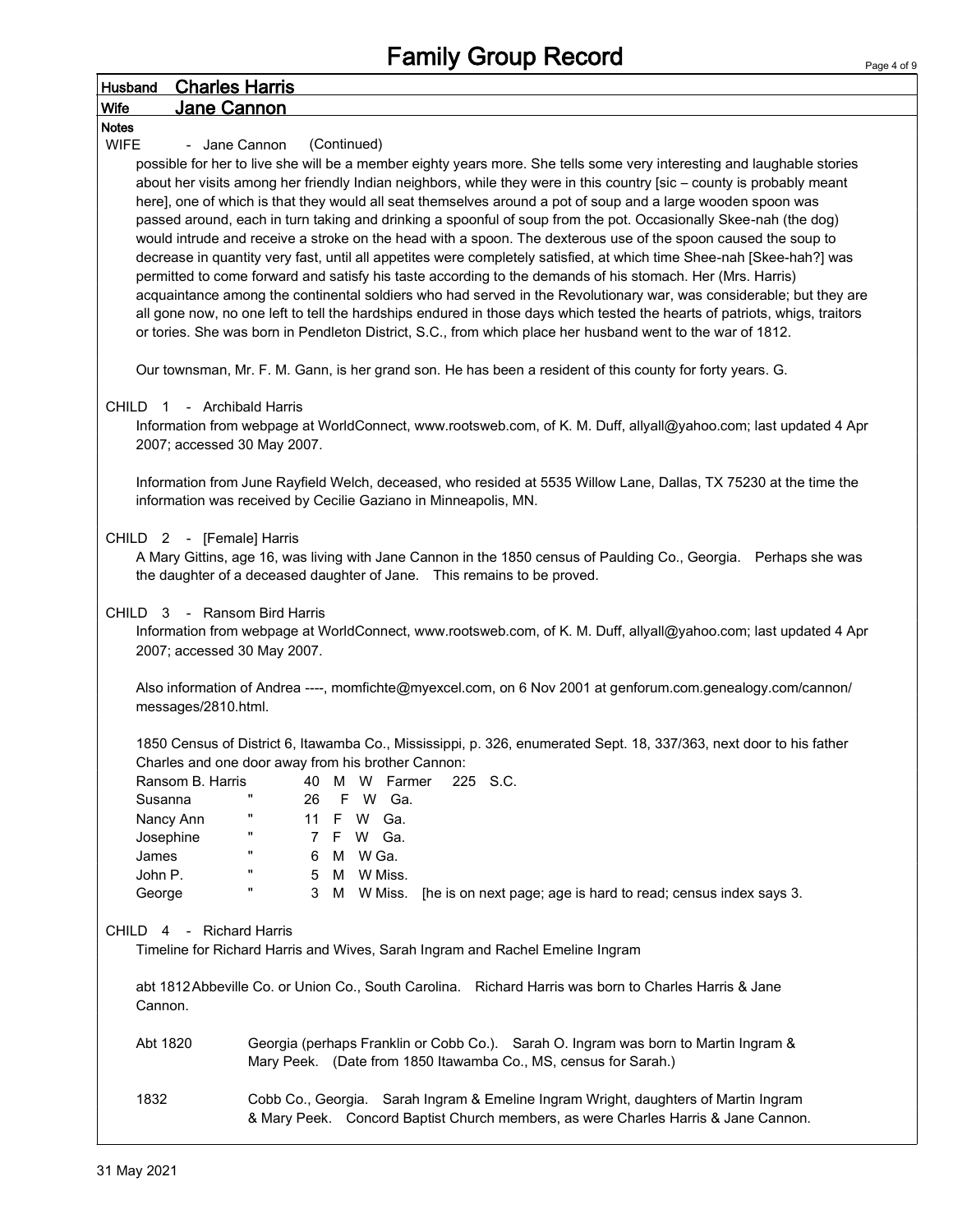## Family Group Record

| <b>Charles Harris</b><br><b>Husband</b> |                                                                                                                                                                             |
|-----------------------------------------|-----------------------------------------------------------------------------------------------------------------------------------------------------------------------------|
| Jane Cannon<br><b>Wife</b>              |                                                                                                                                                                             |
| <b>Notes</b>                            |                                                                                                                                                                             |
| CHILD<br>4 - Richard Harris             | (Continued)                                                                                                                                                                 |
| <b>Jul 1832</b>                         | Cobb Co., Georgia. Rachel Emeline Ingram was born to Martin Ingram & Mary Peek.                                                                                             |
|                                         | (Date from 1900 McFall, Talladega, Alabama, federal census for her.)                                                                                                        |
|                                         |                                                                                                                                                                             |
| 1834                                    | Cobb Co., Georgia. State Census: Charles Harris family and Martin Ingram family.                                                                                            |
|                                         |                                                                                                                                                                             |
| Bef 1840                                | Georgia. Richard Harris & Sarah Ingram were married before 1840. Or did he have a wife who                                                                                  |
|                                         | died before he married Sarah O. Ingram?                                                                                                                                     |
|                                         |                                                                                                                                                                             |
| 1840                                    | Benton Co., Alabama. Federal Census, Richard Harris., This household is two houses away                                                                                     |
|                                         | from Martin Ingram's household.                                                                                                                                             |
|                                         | Free White Persons - Males - Under 5:<br>$\mathbf{1}$<br>1836/1840<br>Unknown male<br>Free White Persons - Males - 20 thru 29:<br>1811/1820<br>Richard 1812<br>$\mathbf{1}$ |
|                                         | Free White Persons - Females - 20 thru 29: 1<br>1811/1820 Sarah? 1820                                                                                                       |
|                                         |                                                                                                                                                                             |
| 1850                                    | District 6, Itawamba, Mississippi. Federal Census, Roll: 373; Page: 327A, 341/347.                                                                                          |
|                                         | Age Birthdate Birthplace Occupation<br><b>Household Members:</b><br>Name                                                                                                    |
|                                         | <b>Richard Harris</b><br>38 abt 1812 South Carolina<br>Farmer                                                                                                               |
|                                         | Sarah Harris<br>30 abt 1820 Georgia                                                                                                                                         |
|                                         | Mary I Harris<br>6 abt 1844 Georgia                                                                                                                                         |
|                                         | <b>Thomas Harris</b><br>abt 1846 Alabama<br>4                                                                                                                               |
|                                         | 3 abt 1847<br><b>Rathatine Harris</b><br>Mississippi<br>[Katharine]                                                                                                         |
|                                         | 10/12 1850 Mississippi<br>James                                                                                                                                             |
|                                         |                                                                                                                                                                             |
|                                         | Next door, Dwelling 340; Family Number 346:                                                                                                                                 |
|                                         |                                                                                                                                                                             |
|                                         | <b>Household Members:</b><br>Age Birthdate Birthplace Occupation<br>Name                                                                                                    |
|                                         | Jasper Wright<br>20 abt 1830 Alabama<br>Laborer                                                                                                                             |
|                                         | <b>Emeline Wright</b><br>18 abt 1832 Georgia                                                                                                                                |
|                                         | Martha M Wright 30 abt 1820 Alabama                                                                                                                                         |
|                                         |                                                                                                                                                                             |
| 1860                                    | Cache, Greene, Arkansas (Walcott P.O.); Page: 551; 224/218.                                                                                                                 |
|                                         | <b>Household Members:</b><br>Name<br>Birthdate Birthplace Occupation<br>Age<br>Household Members:<br>Name                                                                   |
|                                         | Age<br><b>Richard Harris</b><br>47 abt 1813 Tennessee<br>Farmer                                                                                                             |
|                                         | Sarah O Harris<br>37 abt 1823 Georgia<br>Housekeeper                                                                                                                        |
|                                         | abt 1844 Alabama Domestic work<br>Mary J Harris<br>16                                                                                                                       |
|                                         | Thomas G B Harris<br>14 abt 1846 Alabama                                                                                                                                    |
|                                         | Lucinda C Harris<br>11 abt 1849 Mississippi                                                                                                                                 |
|                                         | Martina Harris [male]<br>9 abt 1851 Mississippi                                                                                                                             |
|                                         | Megumy Harris [male]<br>8 abt 1852 Mississippi                                                                                                                              |
|                                         | William J Harris<br>3 abt 1857 Arkansas                                                                                                                                     |
|                                         | John F Harris<br>abt 1859 Arkansas<br>1                                                                                                                                     |
|                                         |                                                                                                                                                                             |
|                                         | Next door: 225/219.                                                                                                                                                         |
|                                         | <b>Household Members:</b><br>Birthdate Birthplace Occupation<br>Name<br>Age                                                                                                 |
|                                         | J J Wright<br>30 abt 1830 Georgia<br>Farmer                                                                                                                                 |
|                                         | <b>Emiline Wright</b><br>25 abt 1835 Georgia                                                                                                                                |
|                                         | Hannah J Wright<br>7 abt 1853 Mississippi                                                                                                                                   |
|                                         | John R Wright<br>3 abt 1857 Arkansas                                                                                                                                        |
|                                         | July A E Cain<br>16 abt 1844<br>Missouri<br>Domestic work (Female)                                                                                                          |
|                                         |                                                                                                                                                                             |
| Abt 1860                                | Sarah O. Ingram Harris died.                                                                                                                                                |
|                                         | Jasper Wright died.                                                                                                                                                         |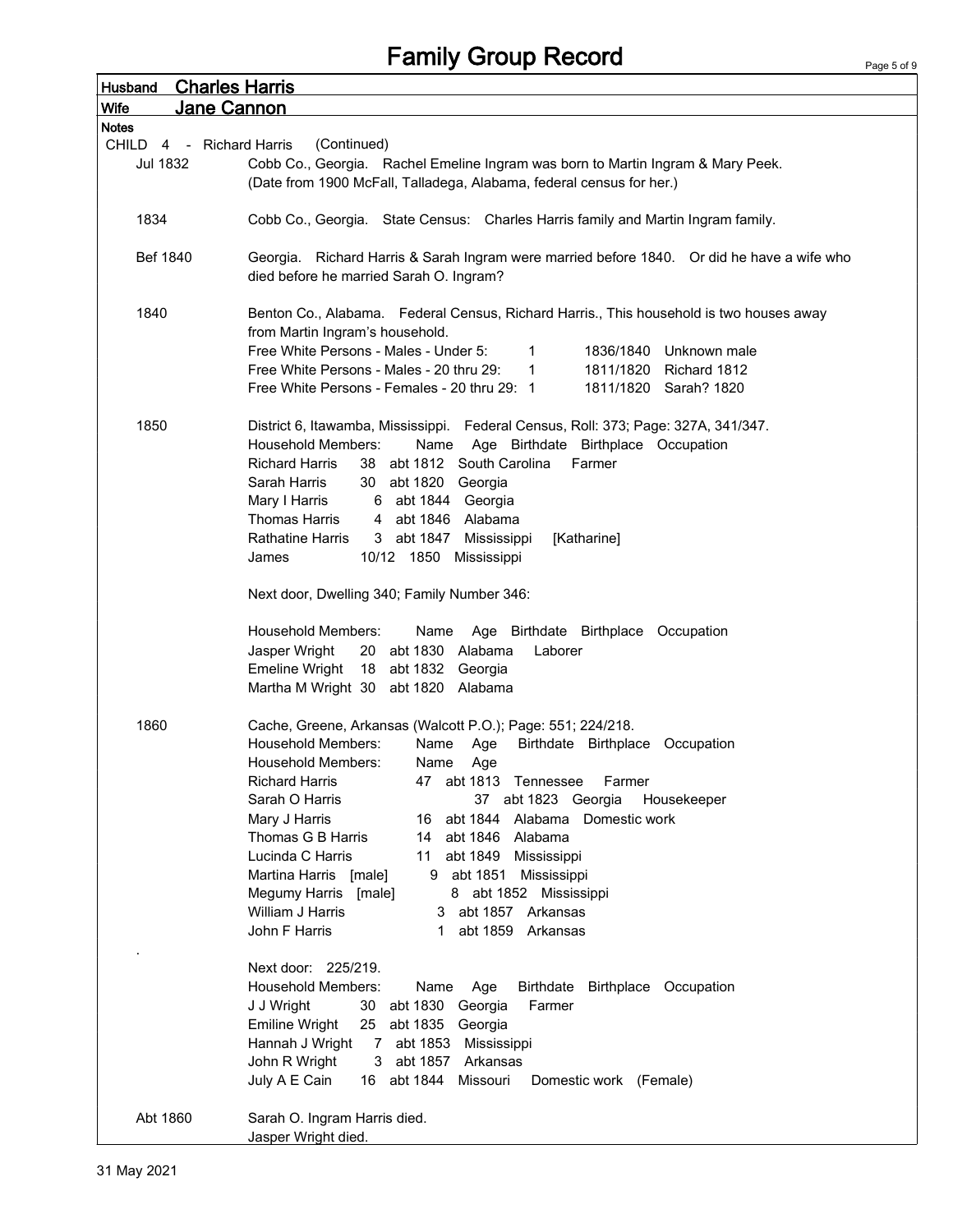## Family Group Record

| <b>Husband</b>              | <b>Charles Harris</b>                                                                                                                |  |
|-----------------------------|--------------------------------------------------------------------------------------------------------------------------------------|--|
| Jane Cannon<br><b>Wife</b>  |                                                                                                                                      |  |
| <b>Notes</b>                |                                                                                                                                      |  |
| CHILD<br>4 - Richard Harris | (Continued)                                                                                                                          |  |
| Abt 1861                    | Richard Harris married Rachel Emeline Ingram Wright.                                                                                 |  |
|                             |                                                                                                                                      |  |
| 1861/1865                   | Dates of the Civil War. Richard Harris may be the man of this name who served in the Civil                                           |  |
|                             | War from Arkansas. Pages 1-2 of Compiled Service Records of Confederate Soldiers 1903-<br>1927 • Arkansas, United States of America. |  |
|                             |                                                                                                                                      |  |
| 1870                        | Cleburne Co., Alabama. Federal census. Twp 14, Range 12, Dwelling 28, Edwardsville P.O.                                              |  |
|                             | Household Members:<br>Name<br>Age                                                                                                    |  |
|                             | Farmer [mother of Rachel Emeline & Sarah]<br>Mary Ingram<br>69 abt 1801 Georgia                                                      |  |
|                             | Rachel E Ingram 38 abt 1832 Georgia<br>Keeping house [Rachel E. Wright Harris]                                                       |  |
|                             | Hannah Ingram<br>16 abt 1854 Mississippi<br>[Wright]                                                                                 |  |
|                             | John Ingram<br>12 abt 1858<br>Arkansas<br>[Wright]                                                                                   |  |
|                             | 6 abt 1864 Arkansas<br>Elvira Ingram                                                                                                 |  |
|                             |                                                                                                                                      |  |
| 1880                        | Oak Level, Cleburne Co., Alabama. Federal Census, Roll 8, p. 156D, ED 042; Dwelling 36.                                              |  |
|                             | <b>Household Members:</b><br>Name Age Birthdate Birthplace Occupation                                                                |  |
|                             | <b>Emeline Harris</b><br>47 abt 1833 Georgia<br>Widowed Father b. SC, Mother b. NC<br>Farmer                                         |  |
|                             | Henry Harris<br>abt 1861<br>Alabama<br>Farm laborer Both parents b. GA<br>19<br>son                                                  |  |
|                             | Farm laborer Both parents b. GA<br>George W. Harris<br>17<br>abt 1863 Alabama<br>son                                                 |  |
|                             | Next door in Dwelling 35.                                                                                                            |  |
|                             | <b>Household Members:</b>                                                                                                            |  |
|                             | Name Age                                                                                                                             |  |
|                             | Thomas J. Swarford<br>25 abt 1855 Georgia Head Both parents b. SC                                                                    |  |
|                             | Jane Swarford<br>25 abt 1855 Mississippi Wife Both parents b. in Georgia                                                             |  |
|                             | abt 1874 Alabama Daughter<br>Mary Swarford<br>6                                                                                      |  |
|                             | George Swarford<br>abt 1876 Alabama<br>Son<br>4                                                                                      |  |
|                             | Mary J. Swarford<br>2 abt 1878 Alabama<br>Daughter                                                                                   |  |
| 1900                        |                                                                                                                                      |  |
|                             | McFall, Talladega, Alabama. Federal census; Page: 9; Enumeration District: 0085; 157/159.<br>Household Members:<br>Name<br>Age       |  |
|                             | <b>Tomas Swarfford</b><br>48                                                                                                         |  |
|                             | Hannah J Swarfford<br>49<br>Dec 1850 AL Wife<br>Both par. b. GA M. 1874<br>6 children/6 living.                                      |  |
|                             | Mary E Swarfford<br>25                                                                                                               |  |
|                             | Angline Swarfford<br>23                                                                                                              |  |
|                             | Charlie Swarfford<br>18                                                                                                              |  |
|                             | Lizebeth Swarfford<br>17                                                                                                             |  |
|                             | Syncia Swarfford<br>13                                                                                                               |  |
|                             | <b>Emeline Harris</b><br>66<br>Jul 1833 GA Mthr in Law<br>Wid. Both par. b. GA 3 children/3 living.                                  |  |
|                             |                                                                                                                                      |  |
| 23 Oct 1913                 | Talladega Co., Alabama. Rachel Emeline (Ingram) Wright Harris died. (NOTE: I DO NOT                                                  |  |
|                             | KNOW OF ANY PROOF FOR THIS DATE AND PLACE.)1840 Benton Co., AL                                                                       |  |
| CHILD<br>-5                 | - Cannon Harris                                                                                                                      |  |
|                             | Some information is from www.ancestry.com, "Harris Family Tree Distilled" owned by "steveharris1948"; accessed 27                    |  |
| Jan 2020.                   |                                                                                                                                      |  |
|                             |                                                                                                                                      |  |
|                             | Information from webpage at WorldConnect, www.rootsweb.com, of K. M. Duff, allyall@yahoo.com; last updated 4 Apr                     |  |
| 2007; accessed 30 May 2007. |                                                                                                                                      |  |
|                             |                                                                                                                                      |  |
|                             | Information from webpage at WorldConnect, www.rootsweb.com, of Cynthia Osborne, annie@weefarm.com, "The                              |  |
|                             | Tennessee Campbells and the NC Harris Family"; last updated 1 Sep 2003; accessed 6 Jan 2008.                                         |  |
|                             |                                                                                                                                      |  |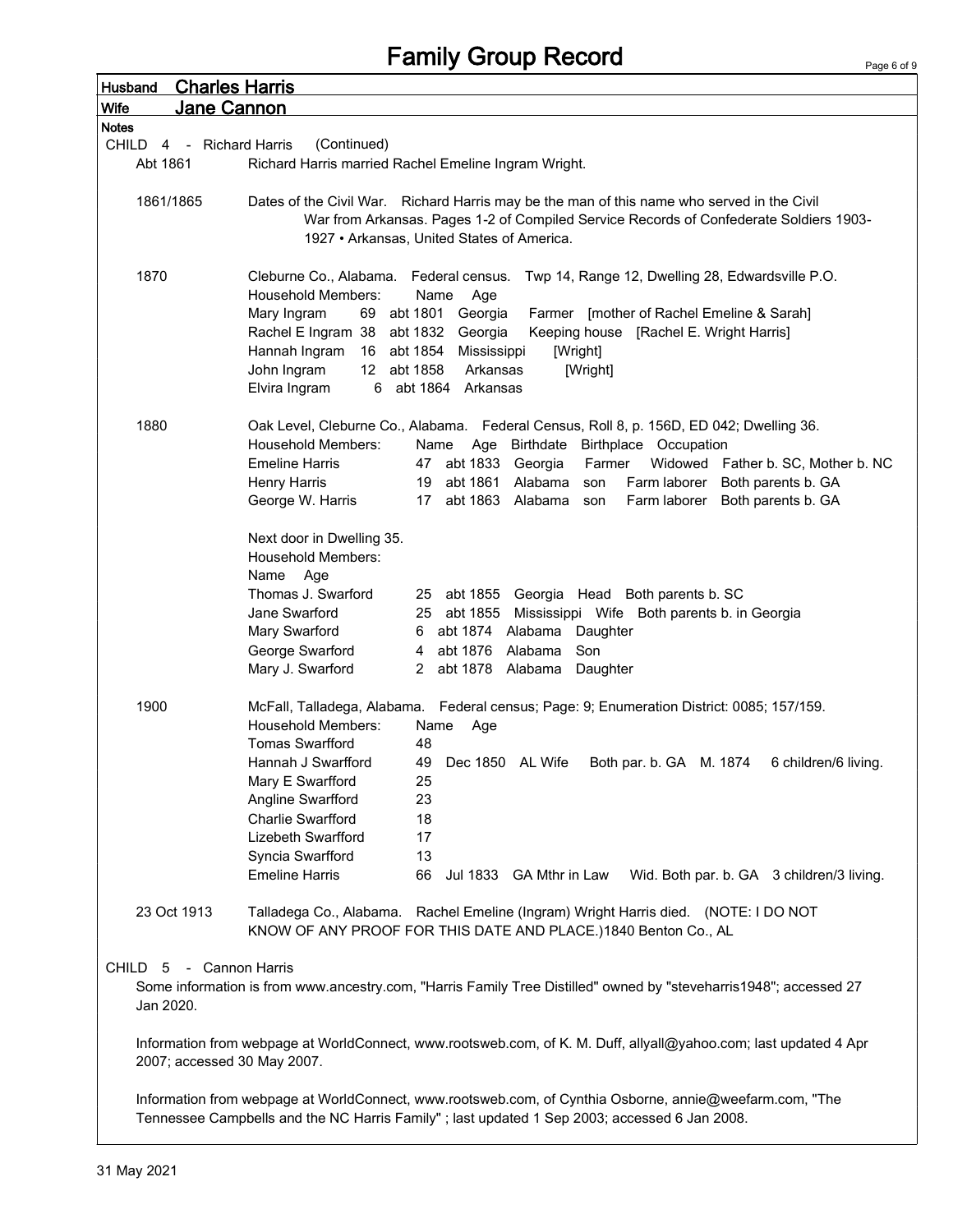| <b>Husband Charles Harris</b>                                                                                      |
|--------------------------------------------------------------------------------------------------------------------|
| Jane Cannon<br><b>Wife</b>                                                                                         |
| <b>Notes</b>                                                                                                       |
| (Continued)<br>CHILD 5 - Cannon Harris                                                                             |
| Also information of Andrea ----, momfichte@myexcel.com, on 6 Nov 2001 at genforum.com.genealogy.com/cannon/        |
| messages/2810.html.                                                                                                |
|                                                                                                                    |
| Name: Cannon Harris; Gender:<br>Male                                                                               |
| Marriage Date: 5 Jun 1843; Marriage Place:<br>Calhoun, Alabama, USA                                                |
| Spouse: Francis Poss                                                                                               |
| Ancestry.com. Alabama, County Marriage Records, 1805-1967 [database on-line], Film Number: 001035493               |
| . Lehi, UT, USA: Ancestry.com Operations, Inc., 2016.                                                              |
| Original data: Marriage Records. Alabama Marriages. County courthouses, Alabama.                                   |
|                                                                                                                    |
| 1840 Federal Census: Not found.                                                                                    |
|                                                                                                                    |
| THE CENSUS BELOW IS ***NOT*** WILLIAM CANNON HARRIS SR. HIS AGE AND FAMILY DO NOT FIT.                             |
| 1840; Census Place: Canville, Forsyth, Georgia; Roll: 41; Page: 263; Family History Library Film: 0007043          |
| Name: William Harris                                                                                               |
| Home in 1840 (City, County, State): Canville, Forsyth, Georgia                                                     |
| Free White Persons - Males - Under 5:<br>1836/1840<br>2                                                            |
| Free White Persons - Males - 5 thru 9:<br>1831/1835<br>$\mathbf{1}$                                                |
| Free White Persons - Males - 30 thru 39:<br>1801/1810<br>$\mathbf{1}$                                              |
| Free White Persons - Females - 5 thru 9:<br>1831/1835<br>1                                                         |
| 1811/1820<br>Free White Persons - Females - 20 thru 29: 1                                                          |
| Slaves - Males - Under 10:1                                                                                        |
| Slaves - Females - 10 thru 23:<br>2                                                                                |
| Ancestry.com. 1840 United States Federal Census [database on-line]. Provo, UT, USA: Ancestry.com Operations, Inc., |
| 2010.                                                                                                              |
| 1850 census of District 6, Itawamba Co., Mississippi, p. 327, 339/345, enumerated 18 Sept.:                        |
| <b>Cannon Harris</b><br>Farmer<br>200 Ga.<br>abt 1814<br>36 M                                                      |
| 30 F<br>Frances<br>abt 1820<br>Ga.                                                                                 |
| Elizabeth<br>Ч.<br>8 F<br>abt 1842<br>Ala.                                                                         |
| Ransom B.<br>Miss. abt 1847<br>3 M                                                                                 |
| William F.<br>2 M<br>Miss. abt 1848                                                                                |
| $6/12$ M<br>Miss. abt 1849<br>James                                                                                |
|                                                                                                                    |
| Name: Pvt Cannon Harris                                                                                            |
| Birth Date:<br>1815                                                                                                |
| Birth Place:<br>Union County, South Carolina, United States of America                                             |
| 24 Jan 1864<br>Death Date:                                                                                         |
| <b>Confederate Cemetery</b><br>Cemetery:                                                                           |
| Burial or Cremation Place: Alton, Madison County, Illinois, United States of America                               |
| Has Bio?:<br>Y                                                                                                     |
| Children:<br>William Cannon Harris                                                                                 |
| URL:<br>https://www.findagrave.com/mem                                                                             |
| Ancestry.com. U.S., Find A Grave Index, 1600s-Current [database on-line]. Provo, UT, USA: Ancestry.com Operations, |
| Inc., 2012.                                                                                                        |
|                                                                                                                    |
| CHILD 6 - Lucinda Harris                                                                                           |
| Information from webpage at WorldConnect, www.rootsweb.com, of K. M. Duff, allyall@yahoo.com; last updated 4 Apr   |
| 2007; accessed 30 May 2007.                                                                                        |
| Also information of Andrea ----, momfichte@myexcel.com, on 6 Nov 2001 at genforum.com.genealogy.com/cannon/        |
| messages/2810.html.                                                                                                |

f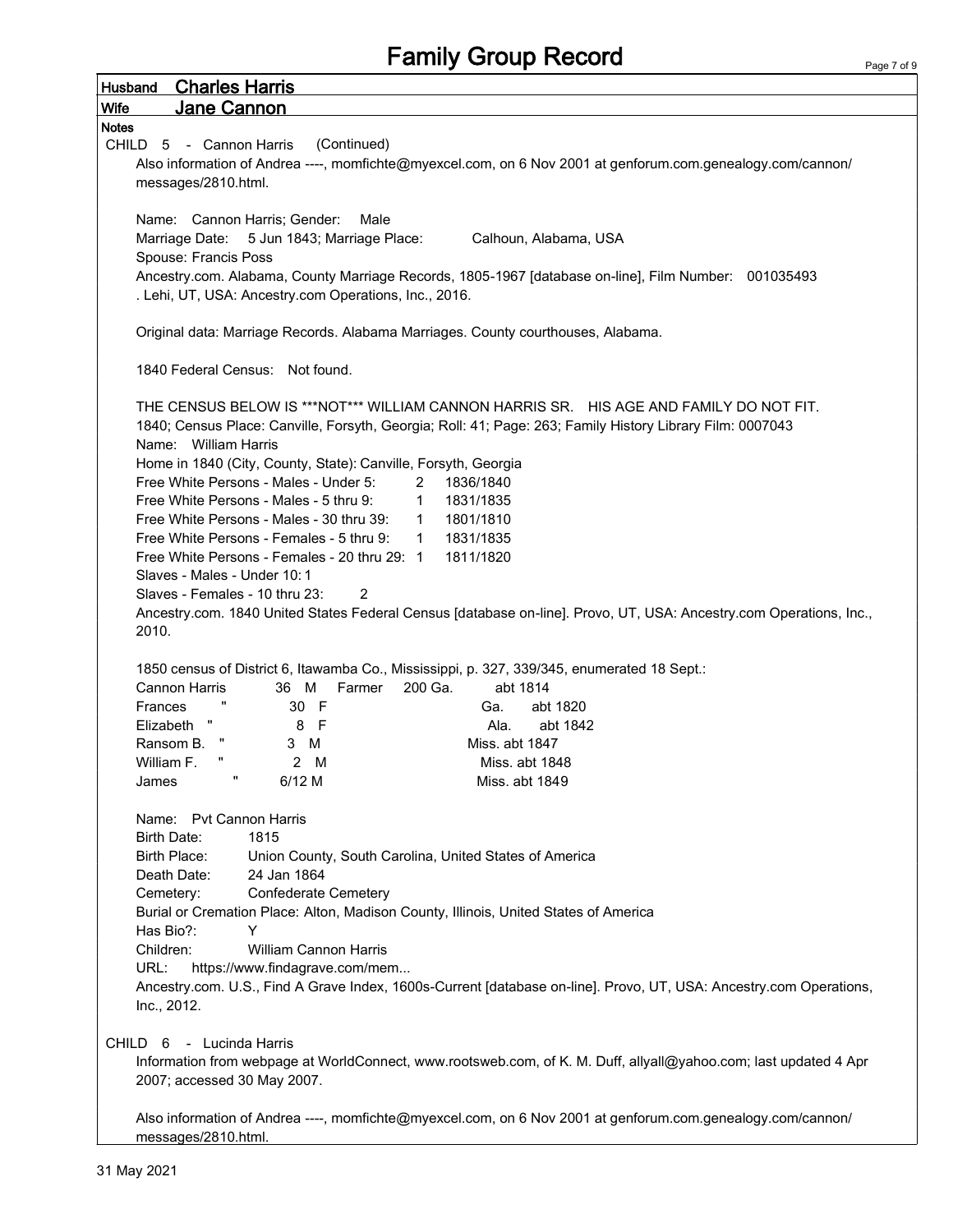| <b>Charles Harris</b><br><b>Husband</b>                                                                                                                                                                                                                                                                                                                                                    |
|--------------------------------------------------------------------------------------------------------------------------------------------------------------------------------------------------------------------------------------------------------------------------------------------------------------------------------------------------------------------------------------------|
| Jane Cannon<br>Wife                                                                                                                                                                                                                                                                                                                                                                        |
| <b>Notes</b>                                                                                                                                                                                                                                                                                                                                                                               |
| (Continued)<br>CHILD 6 - Lucinda Harris                                                                                                                                                                                                                                                                                                                                                    |
| Also information from webpage at WorldConnect, www.rootsweb.com, of Tracey Wofford, traceywofford@aol.com,                                                                                                                                                                                                                                                                                 |
| last updated 16 Dec 2005; accessed 6 Jan 2008.                                                                                                                                                                                                                                                                                                                                             |
|                                                                                                                                                                                                                                                                                                                                                                                            |
| 1850 Census of Georgia Militia District 951, Paulding Co., GA, emumerated 5 Nov., p. 108, 844/844, Jane Harris was<br>next door to daughter Lucinda and her husband James Carter, 843/843:                                                                                                                                                                                                 |
| 1860 Census of Paulding Co., Georgia, Dallas P.O., p. 801, enumerated July 12, 669/664: James, farmer, and<br>Lucinda Carter, both aged 45 and born in S.C. with Martha J., 13, and James, 11. Lucinda can't read/write.                                                                                                                                                                   |
| CHILD 7 - Elizabeth Harris<br>Information from webpage at WorldConnect, www.rootsweb.com, of K. M. Duff, allyall@yahoo.com; last updated 4 Apr<br>2007; accessed 30 May 2007.                                                                                                                                                                                                              |
| Also information of Andrea ----, momfichte@myexcel.com, on 6 Nov 2001 at genforum.com.genealogy.com/cannon/<br>messages/2810.html.                                                                                                                                                                                                                                                         |
| Also information from T. J. White, tjwhite1963@gmail.com, on his webpage at WorldConnect, www.rootsweb.com, last<br>updated 27 Dec 2007; accessed 6 Jan 2008.                                                                                                                                                                                                                              |
| 1850 Census of Georgia Militia District 951, Paulding Co., GA, emumerated 5 Nov., p. 108, 844/844, next door to<br>daughter Lucinda and her husband James Carter, 843/843:<br>Jane Harris<br>55 F<br>S.C.<br>Can't read or write<br>[birth year approx. 1795]<br>Mary Gillens<br>16 F<br>Ga.<br>[identity unknown]                                                                         |
| 1860 Census of District 1080, Paulding Co., Georgia, p. 805, 695/690, Dallas P.O., Seabron Gann & Elizabeth Harris<br>Gann with Nathan, Francis M., William G., Charles B., and more children on next page (John T., Richard A., James N.,<br>Pinkney, Seabron, . Jane Harris, mother, was not there.                                                                                      |
| CHILD 8 - Green Berry Harris<br>Information from webpage at WorldConnect, www.rootsweb.com, of K. M. Duff, allyall@yahoo.com; last updated 4 Apr<br>2007; accessed 30 May 2007.                                                                                                                                                                                                            |
| 2 Mar 1848 Paulding Co., Georgia. Greem B. Harris married Pamela Ann Adair.<br>Ancestry.com. Georgia, Compiled Marriages, 1754-1850 [database on-line]. Provo, UT, USA: Ancestry.com<br>Operations Inc, 1997.                                                                                                                                                                              |
| 1860 Census of Paulding Co., Georgia, District 951, p. 116, enumerated July 17, 813/808:<br>32 M abt 1828 Geo. Cooper -- 300<br>Green B. Harris<br>Elisabeth<br>31 F abt 1829 Geo.<br>Ħ<br>Cannon J.<br>10 M abt 1850 Geo.<br>п<br>Willborn<br>8<br>M abt 1852 Geo.<br>Whitmell C. "<br>6 M abt 1854 Geo.<br>Richard A.<br>M abt 1857 Geo.<br>3<br>π,<br>Seburn G.<br>6/12 M abt 1859 Geo. |
| 1870 Federal Census of Pumpkin Vine and Cains, Paulding, Georgia; Dallas P.O., Roll: M593_168; Page: 413A,<br>Dwelling 68.<br><b>Household Members:</b><br>Name<br>Age<br><b>Green Harris</b><br>43 abt 1827 Georgia<br>Jame Harris<br>abt 1830 Georgia<br>(female)<br>40                                                                                                                  |
| abt 1850<br>James Harris<br>20<br>Georgia<br><b>Charles Harris</b><br>16<br>abt 1854 Georgia                                                                                                                                                                                                                                                                                               |
|                                                                                                                                                                                                                                                                                                                                                                                            |